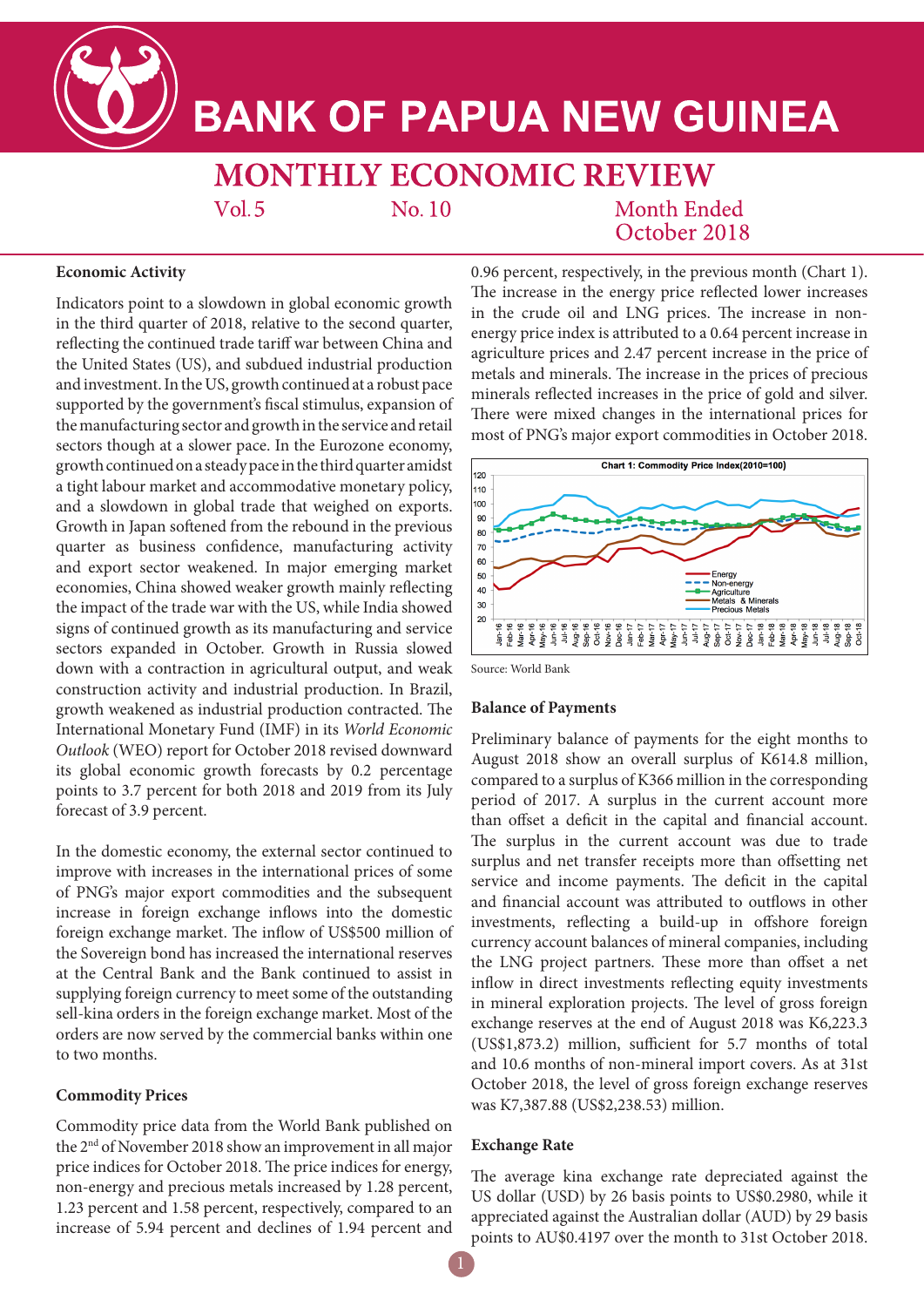The depreciation of the kina against the USD was attributed to high import demand. The kina appreciated against the AUD as a result of cross currency movements, as the AUD depreciated against the USD amid uncertainty over the ongoing trade tension between China and US, and continued strengthening of the US dollar. The Trade Weighted Index (TWI) increased by 1.03 percent to 29.99 over the month to 31st October 2018 (Chart 2).



#### **Inflation**

Annual headline Retail Price Index (RPI) increased by 3.1 percent over the twelve months to September 2018, compared to a decline of 0.9 percent in the corresponding period of 2017. This was due to price increases of 17.8 percent in the 'Motor vehicle operation (petrol)' expenditure group, 4.2 percent in the 'Rents, council charges fuel/power' expenditure group, 3.8 percent in the 'Drinks, tobacco and betelnut' expenditure group, and 2.8 percent in the 'Food' expenditure group. Over the same period, annual 'RPI excluding-seasonal items' increased by 2.6, compared to an increase of 3.0 percent over the twelve months to September 2017 (Chart 3). Quarterly headline RPI decreased by 1.8 percent, while the monthly headline RPI decreased by 0.6 percent in September 2018.



#### **Fiscal Operations**

Preliminary fiscal estimates of the Government for the nine months to September 2018 show a deficit of K1, 044.5 million, compared to K 894.6 million in the corresponding period of 2017. Total revenue was K9,013.5 million while total expenditure was K10,058.0 million. There were increases in expenditure for personnel emoluments, goods and services. With the successful issuance of the Sovereign bond in late September 2018, the fund is expected to support the 2018 budget, provide foreign exchange, and assist the Government in restructuring some of its domestic debt portfolio.

#### **Domestic Interest Rates & Monetary Aggregates**

Over the month to week-ending 26<sup>th</sup> October 2018, the Central Bank Bill (CBB) rate for the 28-day term decreased to 1.39 percent from 1.40 percent, while there were no allocations for the other terms at the auction. At the Treasury bill auction, the rates for the 182-day and 273-day terms remained unchanged at 4.73 percent and 6.76 percent, respectively, while the rate for the 364-day term decreased to 8.06 percent from 8.07 percent. Over the same month, there were mixed movements in the weighted average interest rates for wholesale deposits above K500,000. The weighted average rates for the 30-day, 90-day and 180 day terms decreased to 0.22 percent, 1.33 percent and 0.86 percent, respectively, from 0.42 percent, 1.92 percent and 1.36 percent. The rates for the 60-day, 273-day and 364-day terms increased to 1.75 percent, 0.20 percent and 1.49 percent, respectively, from 0.42 percent, 0.03 percent and 1.12 percent (Chart 4). Deposit rates remained low despite the uneven distribution of liquidity amongst the commercial banks.



Broad money supply declined by 6.1 percent over the year to September 2018, compared to an increase of 5.8 percent in the corresponding period of 2017. This was influenced by declines in net claims on Government and net foreign assets of the banking system. Monetary base decreased by 6.1 percent over the year to September 2018, compared to an increase of 13.3 percent in the corresponding period of 2017. This was mainly due to a fall in commercial banks' deposits held at the Central Bank.

Commercial bank lending to public non-financial corporations, other financial corporations and other resident sectors increased by K833.9 million to K13,448.5 over the year to 26th October 2018. This mainly reflected advances to the transport, agriculture, service, construction, agriculture, transportation, mining, and other business sectors. During the same period, the weekly average lending by banks increased by 3.8 percent to K13,030.6 million. Total deposits at commercial banks decreased by K433.9 million to K20,676.3 million over the year to 26<sup>th</sup> October 2018, reflecting withdrawals mainly by the telecommunication, finance, agriculture, government, manufacturing, telecommunication, mining and service sectors. During the same period, the weekly average deposits decreased by 2.1 percent to K20,848.2 million.